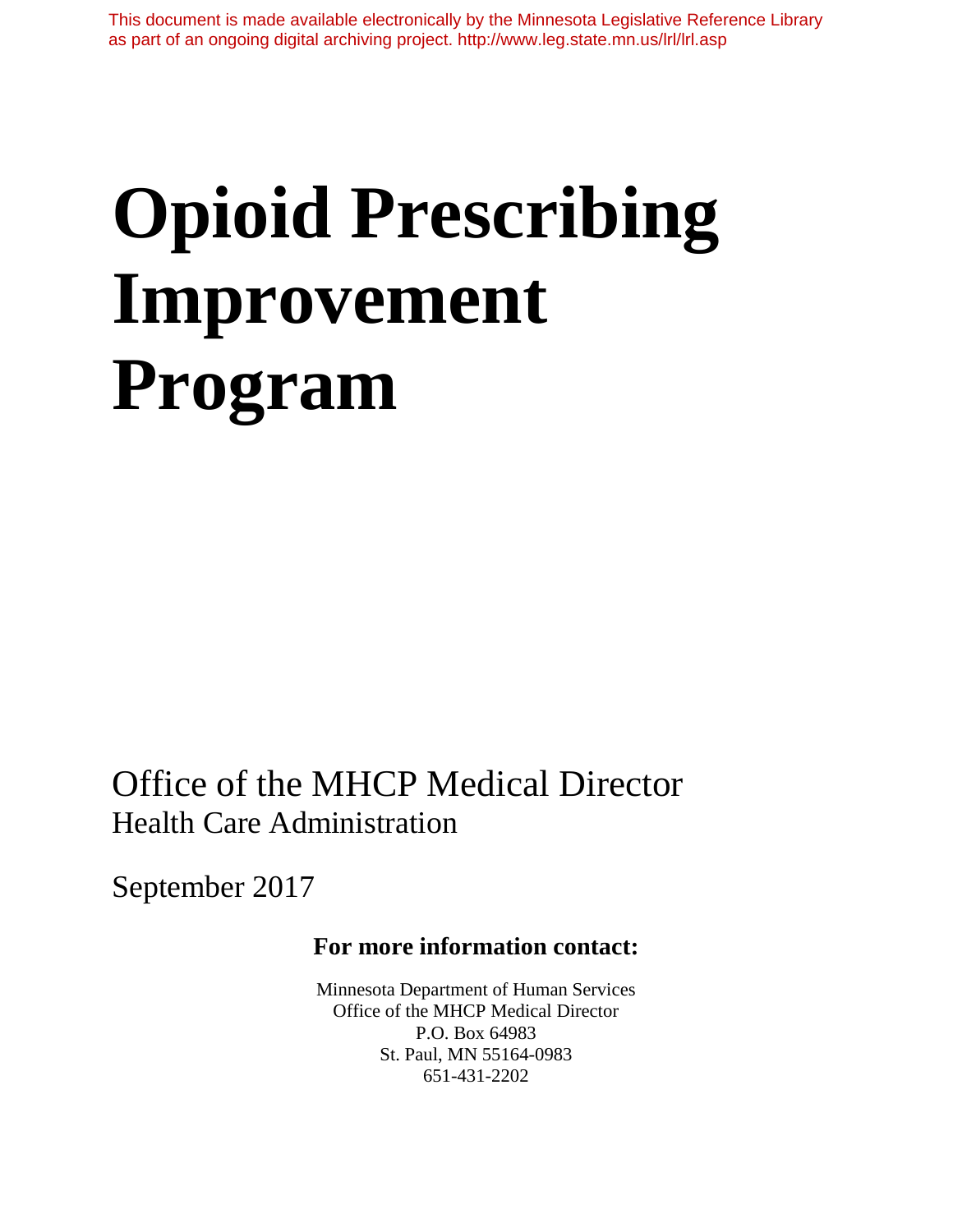This information is available in accessible formats to individuals with disabilities by calling 651-431-2202,

Or by using your preferred relay service.

For other information on disability rights and protections, contact the agency's ADA coordinator.

Minnesota Statutes, Chapter 3.197, requires the disclosure of the cost to prepare this report. The estimated cost of preparing this report is \$5,000.

*Printed with a minimum of 10 percent post-consumer material. Please recycle.*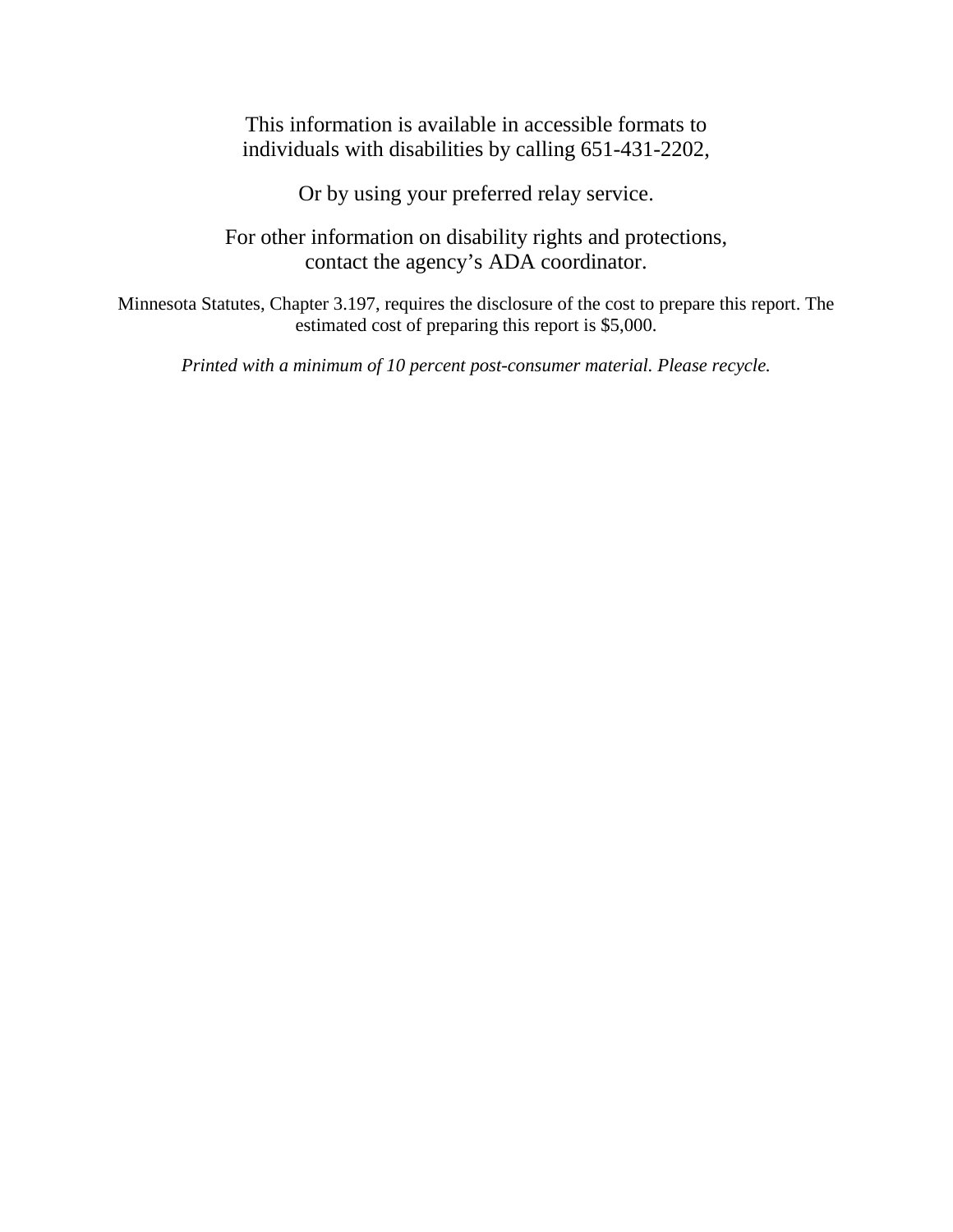# **Table of Contents**

| Ι.    |                                                                           |
|-------|---------------------------------------------------------------------------|
| Π.    |                                                                           |
| III.  |                                                                           |
| IV.   |                                                                           |
|       |                                                                           |
|       |                                                                           |
| V.    |                                                                           |
| VI.   |                                                                           |
| VII.  | State Agency Efforts to Address Opioid Dependency and Addiction16         |
| VIII. |                                                                           |
| IX.   | Appendix B. Acute and Post-Acute Pain Prescribing and Assessment Guide 19 |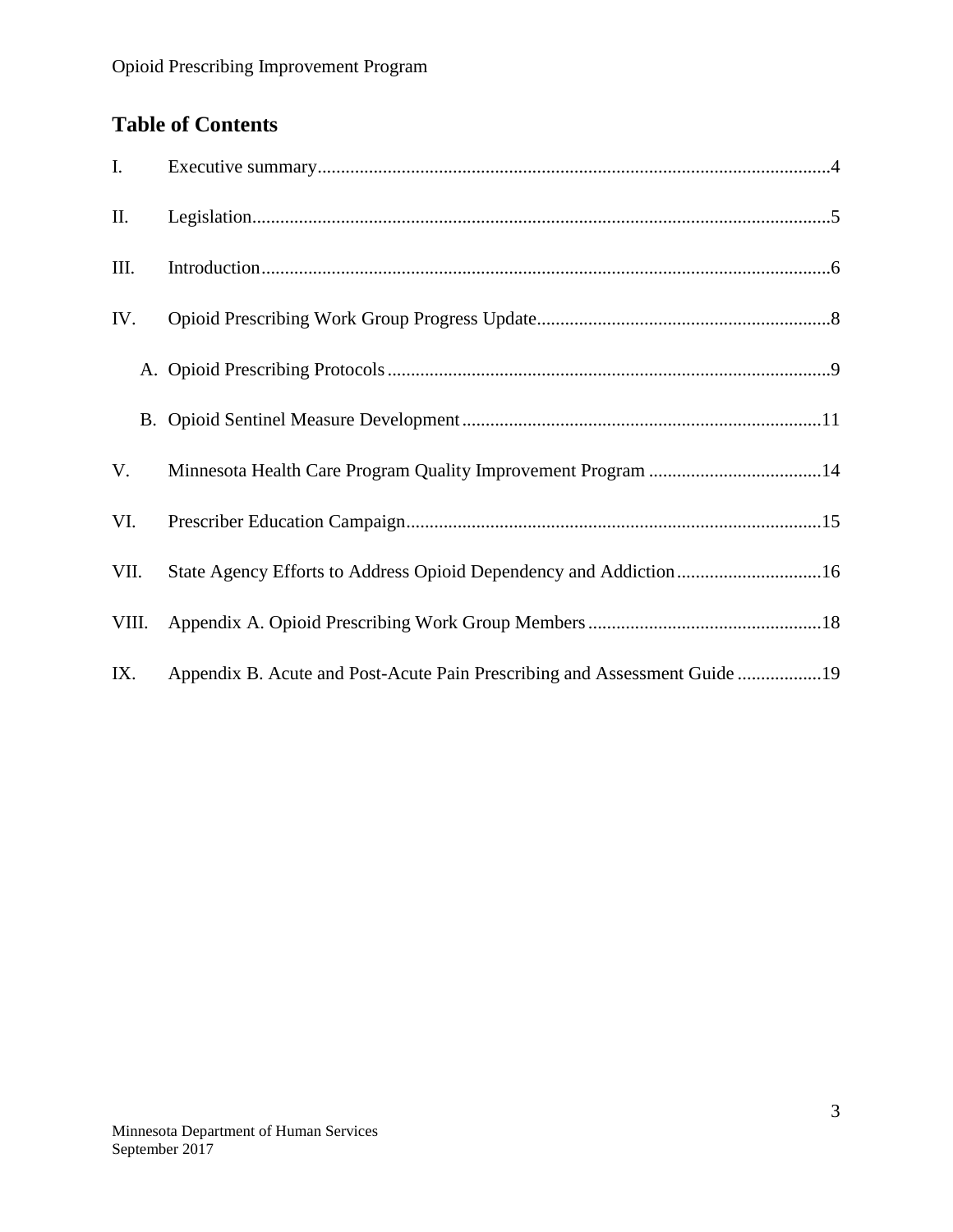## <span id="page-3-0"></span>**I. Executive Summary**

The Minnesota Legislature established the Opioid Prescribing Improvement Program (OPIP) in 2015. The aim of the OPIP is to reduce opioid dependency and substance use by Minnesotans due to the prescribing of opioid analgesics by health care providers. This will be accomplished by developing statewide guidelines on appropriate opioid prescribing for acute pain, post-acute pain and chronic pain; developing educational resources for providers for communicating to patients about pain; and implementing an opioid prescribing quality improvement program among Minnesota Health Care Program-enrolled providers whose prescribing behaviors are found to be outside of community standards.

In this annual report we:

- Provide a progress update on the Opioid Prescribing Work Group and the work completed to date;
- Provide key points from the draft Acute Pain Prescribing Recommendations, Post-Acute Pain Prescribing Recommendations, and Chronic Pain Prescribing Recommendations;
- Provide an update on the OPIP opioid prescribing measure development and MHCP Quality Improvement Program;
- Provide an update on the health care provider education campaign; and
- Provide a brief summary of how the OPIP complements other state agency initiatives to address opioid dependency and substance abuse.

The Department of Human Services (DHS) is committed to transforming prescribing practice via the transparent, and community-led focused structure of the OPIP. In the second year we focused on completing the opioid prescribing recommendations, analyzing opioid prescribing data within the Minnesota Health Care Program in order to develop clinically-useful measures, and selecting a vendor to assist with the prescriber education campaign. The focus of the work group for the remainder of calendar year 2017 is to provide final recommendations on the opioid prescribing measures, and components of the prescriber quality improvement program. Community participation is steady at the monthly OPWG work group meeting, and DHS provides opportunities for public comment on each of the OPIP components. All of this work moves us closer to reducing the number of residents who become new chronic opioid users, reducing the health care utilization costs associated with opioid dependency and substance abuse, and most important, reducing the devastation in Minnesota communities related to opioid dependency and addiction.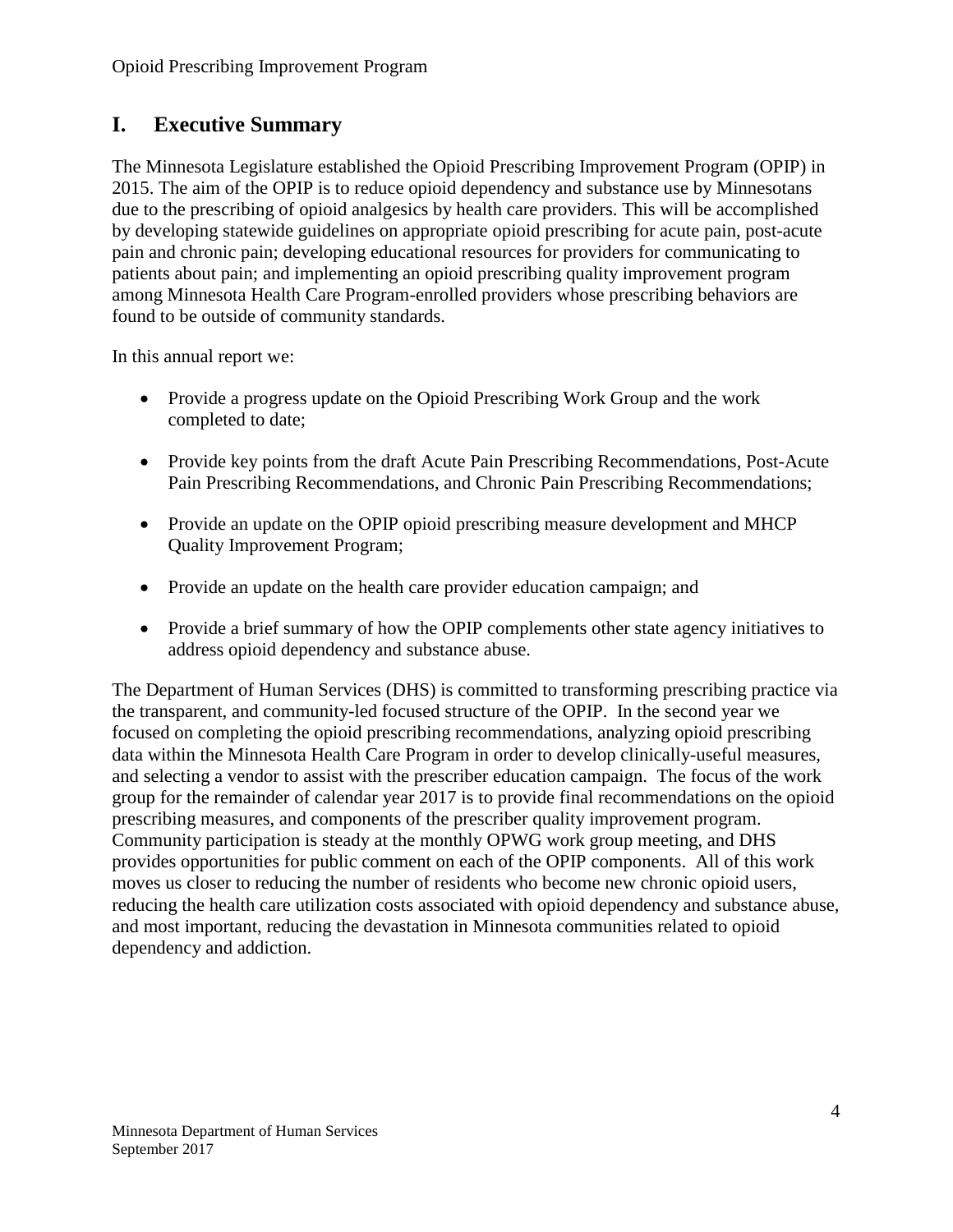## <span id="page-4-0"></span>**II. Legislation**

Minnesota Statutes 2015, section 256B.0638, subdivision 7; MINN. STAT. 256B.0638 (2015);

Subdivision 7. **Annual report to the legislature.** By September 15, 2016, and annually thereafter, the commissioner of human services shall report to the legislature on the implementation of the opioid prescribing improvement program in the Minnesota health care programs. The report must include data on the utilization of opioids within the Minnesota health care programs.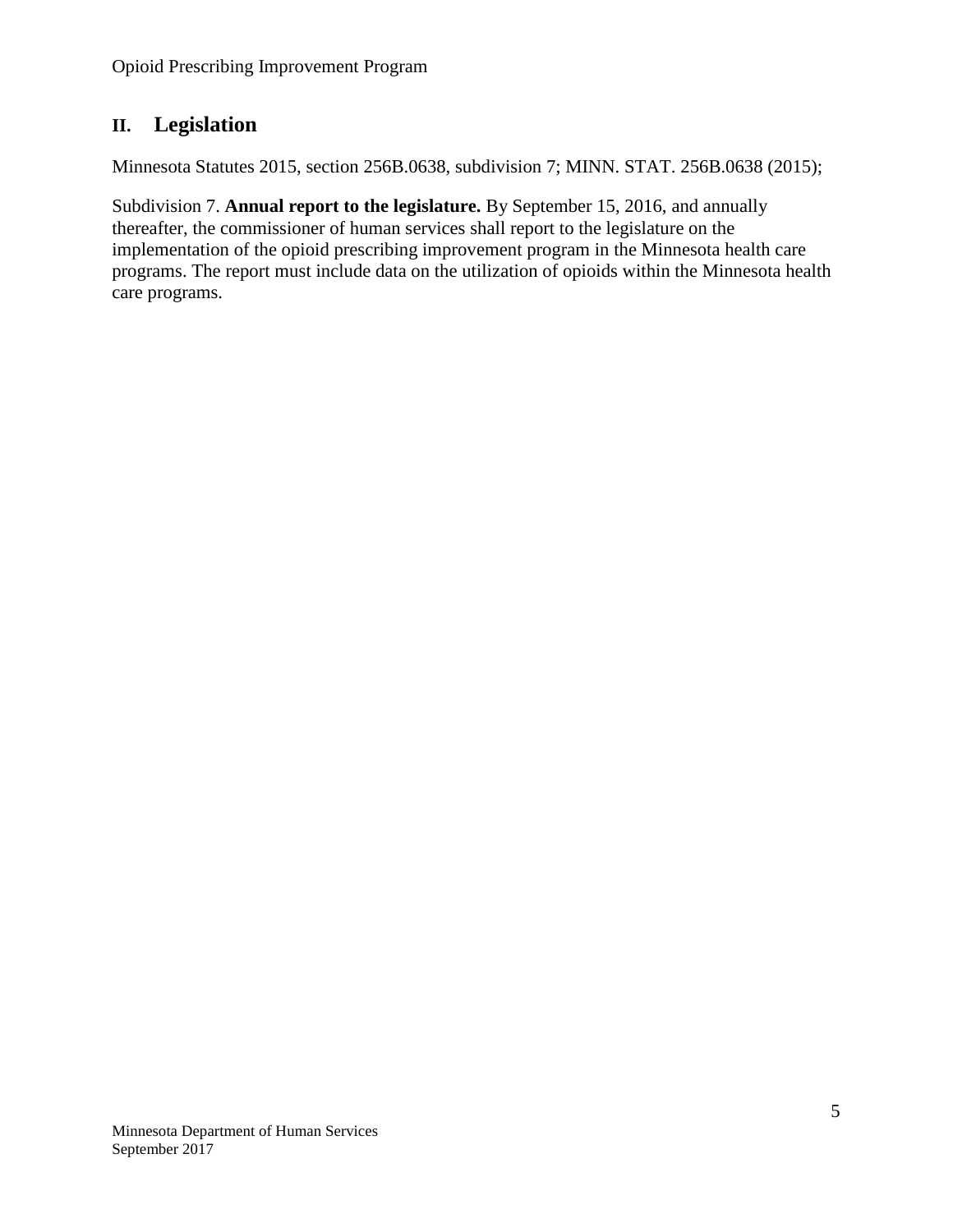## <span id="page-5-0"></span>**III. Introduction**

Opioid dependency and abuse continues to be a significant public health concern in Minnesota. Drug overdose deaths in Minnesota increased 11 percent from 2014 to 2015. Of the 572 total drug overdose deaths, 216 residents died from an overdose related to prescription opioid analgesics, and [1](#page-5-1)15 died from a heroin overdose.<sup>1</sup> Preliminary analysis of 2016 drug overdose death data indicates that the number of deaths has increased.

The increase in opioid-related overdose deaths over the last decade is related to the significant increase in opioid prescribing over the same period. Sales of prescription opioids in the U.S. nearly quadrupled from 1999 to 2014. In 2012, providers wrote 259 million opioid prescriptions – enough for every American to have their own bottle of pills.<sup>[2](#page-5-2)</sup> The role of prescribers in the current epidemic of opioid use has become a key focus of prevention efforts. In 2016, the Centers for Disease Control and Prevention (CDC) issued the first set of national opioid prescribing recommendations for chronic pain conditions.

Increased attention to prescribing behaviors from government entities, professional associations and other stakeholders appears to be having a positive effect on prescribing. Nationally, the 2016 opioid prescribing rates were the lowest recorded in the last 10 years. However, the rates remain significantly higher than they were prior to the onset of this public health crisis, and significant variation in prescribing rates occurs at the national, state, local and provider levels. The prescribing rate was 46.9 prescriptions for every 100 Minnesotans in 2016.<sup>[3](#page-5-3)</sup> However, within the state, there are several counties in which the rate of prescribing is high enough or nearly high enough for each person to receive a prescription.

The Opioid Prescribing Improvement Program (OPIP) authorized by Minn. Stat. § 256B.0638 is an initiative to reduce opioid dependency and substance use by Minnesotans enrolled in Minnesota Health Care Programs (MHCP)—dependency and substance abuse that are related to the prescribing of opioid analgesics by health care providers. The Commissioner of Human Services oversees the OPIP in collaboration with the Commissioner of Health. Its core components are grounded in community input via an expert work group: the Opioid Prescribing Work Group (OPWG). The OPWG convened in November 2015 for a two-year commitment to perform its legislatively set tasks:

- Recommending protocols that address all phases of the opioid prescribing cycle (acute, post-acute, and chronic pain)
- Overseeing development of educational resources and messages for providers to use in communicating with patients about pain and the use of opioids to treat pain

<span id="page-5-1"></span> <sup>1</sup> Minnesota Department of Health. Injury and Violence Prevention Unit. Drug overdose deaths among Minnesota residents: 2000-2015. Available at[: http://www.health.state.mn.us/divs/healthimprovement/data/reports/drugoverdose.html](http://www.health.state.mn.us/divs/healthimprovement/data/reports/drugoverdose.html) . Accessed July 10, 2016.

<span id="page-5-2"></span><sup>&</sup>lt;sup>2</sup> Center for Disease Control and Prevention. Vital Signs: Variation Among States in Prescribing of Opioid Pain Relievers and Benzodiazepines — United States, 2012. MMWR 2014; 63(26);563-568.<br><sup>3</sup> Center for Disease Control and Prevention. Opioid Overdose, U.S. Prescribing Maps. Available at:

<span id="page-5-3"></span>[https://www.cdc.gov/drugoverdose/maps/rxrate-maps.html.](https://www.cdc.gov/drugoverdose/maps/rxrate-maps.html) Accessed August 15, 2017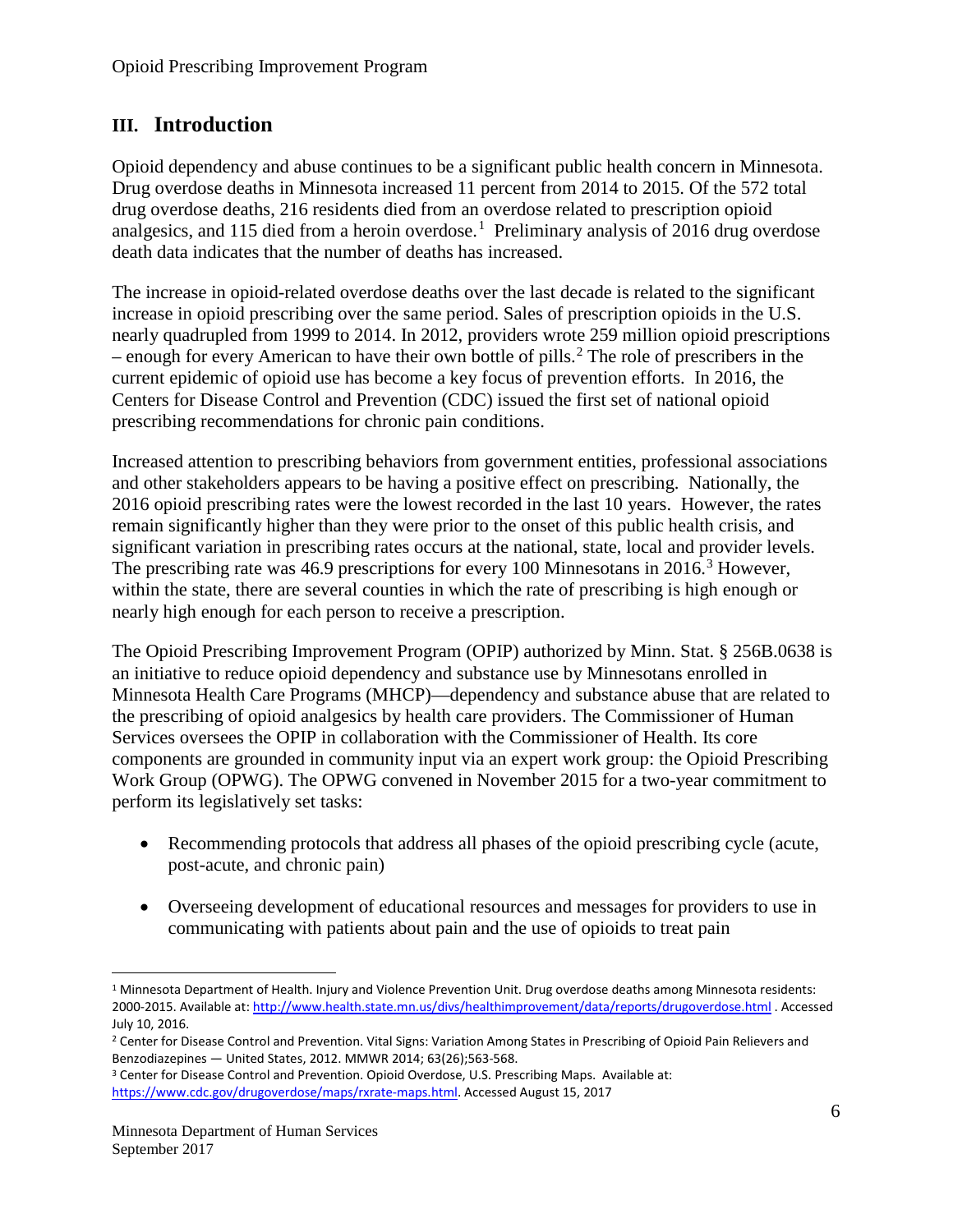- Recommending quality-improvement measures to assess variation and support improvement in clinical practice
- Recommending two thresholds directed at MHCP-enrolled providers with persistently concerning prescribing practices, one threshold that will trigger quality improvement and the other termination from MHCP

Pursuant to the authorizing statute, the opioid prescribing protocols will not apply to opioids prescribed for patients who are experiencing pain caused by a malignant condition or who are receiving hospice care, or to opioids prescribed as medication-assisted treatment (MAT) to treat opioid dependency and opioid use disorder.

While the OPWG carries out its legislative set work, DHS staff will develop a reporting mechanism for quality improvement data pertaining to the OPIP. Limited funding is available for protocol development support, refining quality improvement measures and developing educational messages.

The OPIP is a unique community supported effort to improve prescriber practice via a community wide improvement process tied to Medicaid provider enrollment. The OPIP aims to balance the evidence for the use of opioids to treat pain with the inherent risks that these medications pose to individuals and communities.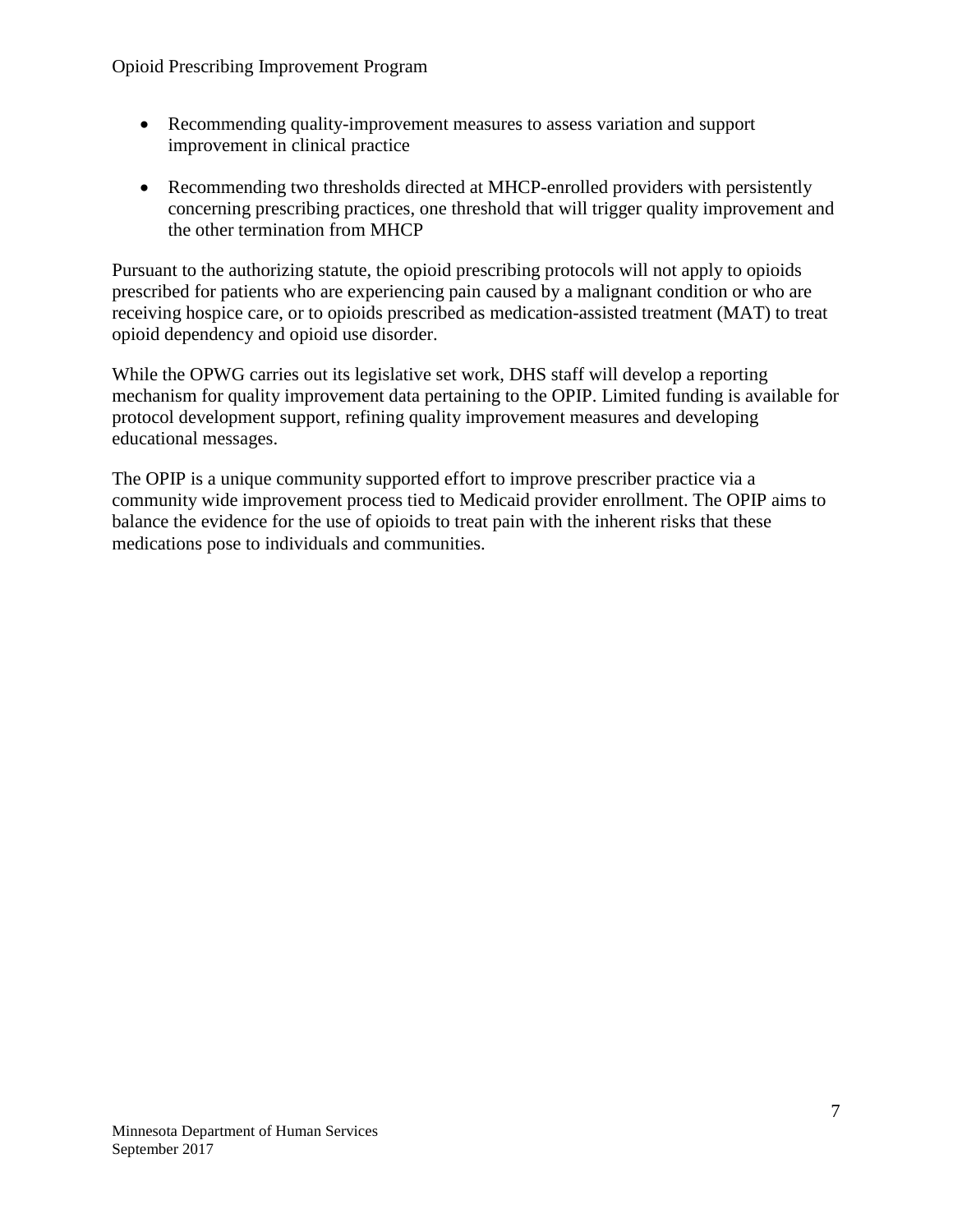# <span id="page-7-0"></span>**IV. Opioid Prescribing Work Group Progress Update**

The Department of Human Services, in collaboration with the Department of Health, convened the Opioid Prescribing Work Group (OPWG) in November 2015, with representation as stipulated in the legislation (Appendix A lists the OPWG membership, including the statutorily set membership categories of the OPWG). The OPWG met monthly throughout 2017.

**The OPWG completed discussion of the opioid prescribing protocols in spring 2017, and is currently developing the opioid prescribing measures. The OPWG is on schedule to complete these tasks by the end of 2017.** Completion of the opioid prescribing protocols concluded in spring 2017. Work group members conducted an extensive review of existing chronic pain opioid prescribing guidelines, and thoroughly discussed the complexity of chronic pain opioid prescribing. Upon review of the existing prescribing protocols, the OPWG members determined it was not sufficient to simply endorse one of the other guidelines. While the OPWG recommendations are consistent with the CDC chronic pain prescribing guidelines and the Institute for Clinical Systems Improvement (ICSI) opioid prescribing recommendations, the OPWG recommendations provide additional guidance. DHS staff are currently synthesizing the prescribing recommendations into a complete guidance, and will submit them to the Commissioner for approval in September. Highlights from the prescribing guidelines are included in this report.

Work group members recommended opioid prescribing measurement domains for each of the pain prescribing intervals in order for DHS to initiate development of the opioid prescribing sentinel measures. The OPIP uses the term "sentinel measure" to signal the need for an immediate response to opioid prescribing patterns that exceed the community agreed-upon standards. The recommended domains are included in this report, and are concordant with the prescribing guidelines. The work group is currently finalizing the measure specifications and is on track to be completed by the end of 2017.

Two work group members completed their terms of service in spring 2017. The commissioner appointed two new members—Bradley Johnson, MD (health plan medical director) and Detective Charles Strack (law enforcement representative) in summer 2017. The new appointments were made in a timely manner, per the Secretary of State's competitive, open appointment process.

All OPWG meetings are public, and non-members may choose to attend and submit comments in person or by webcast. Community participation in the OPWG meetings has been steady. On average, 10 non-members attend the monthly meetings in person, and the average number of online participants is 36. Non-member participants include state government employees, health care providers, community members, and pharmaceutical industry representatives.

The OPWG's web page is [www.mn.gov/dhs/opwg.](http://www.mn.gov/dhs/opwg) DHS staff maintain a dedicated email address for communications pertaining to the OPWG: [dhs.opioid@state.mn.us.](mailto:dhs.opioid@state.mn.us) Community members may request to be added to the OPWG email distribution list in order to receive information about upcoming meetings, meeting materials, and notification of public comment periods.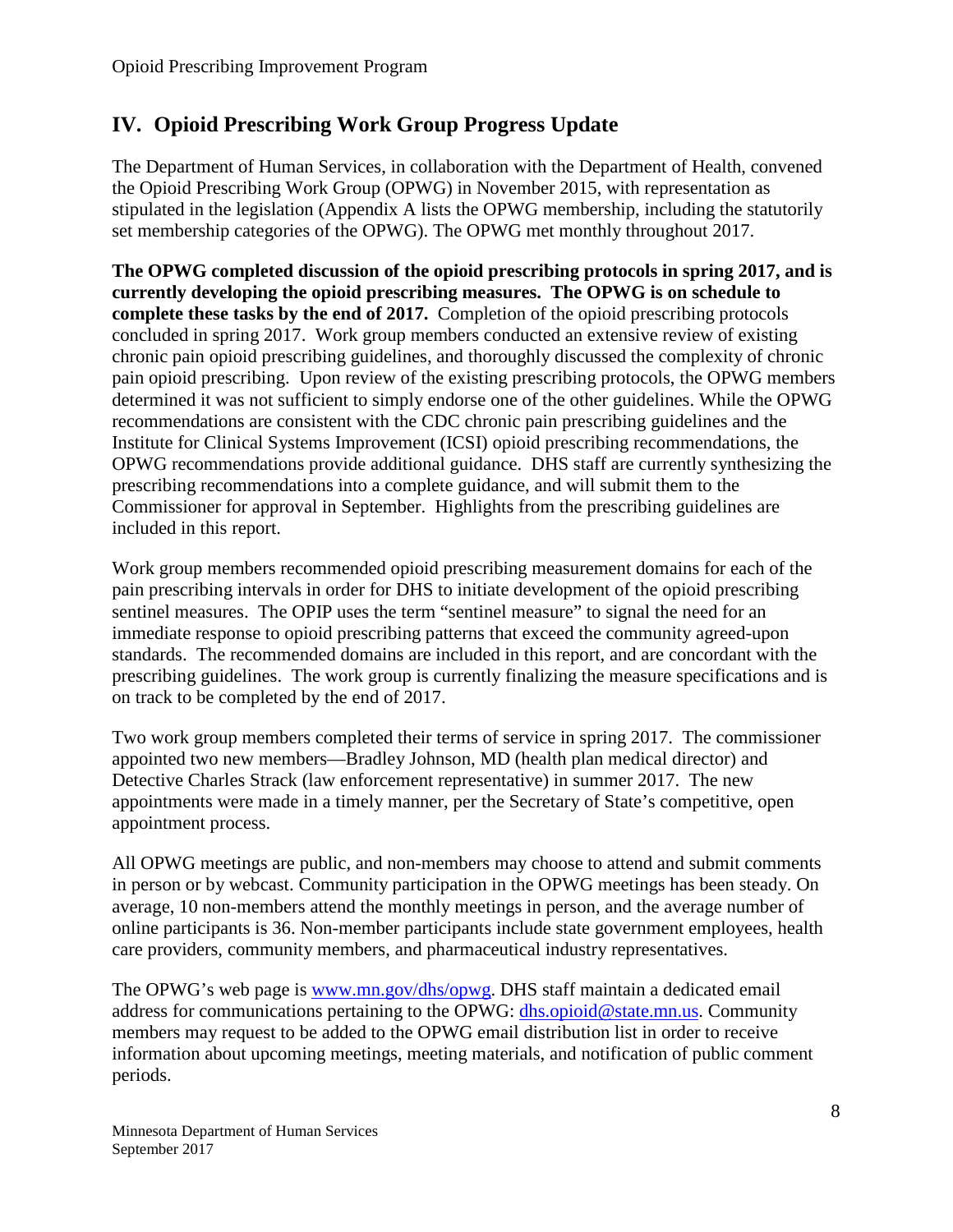# <span id="page-8-0"></span>A. Opioid Prescribing Protocols

As noted above, the OPWG completed discussion of the prescribing protocols for acute pain, post-acute pain and chronic pain in spring 2017. The recommendations will be finalized once DHS staff synthesizes the three separate documents and the commissioner approves the complete guidance.

The protocols provide recommendations for clinicians who are prescribing opioids for acute pain, post-acute pain, and chronic pain, outside of active cancer treatment, hospice care, and end of life care. Although the primary intended audience of the recommendations are primary care clinicians, the recommendations also address opioid prescribing in acute care settings, and following dental and surgical procedures.

As was stated in last year's report, the acute pain prescribing recommendations were completed in summer 2016. The OPWG completed the draft post-acute pain prescribing recommendations in February 2017. DHS held a public comment period in March 2017, and received comments from 7 entities. Additionally, DHS staff presented the recommendations to the Minnesota Medical Association's (MMA) Prescription Opioid Management Advisory Task Force in February 2017. The work group reviewed all of the comments, and revised portions of the recommendations.

There are three key principals underlying the opioid prescribing recommendations. They include:

- 1. Prescribe the lowest effective dose and duration of opioid analgesia when indicated for acute pain. Clinicians should reduce variation in opioid prescribing for acute pain.
- 2. The post-acute pain period is the critical timeframe to halt the progression to chronic opioid use. Clinicians should increase assessment of the biopsychosocial factors associated with opioid-related harm and chronic opioid use during the post-acute pain period.
- 3. The evidence to support chronic opioid analgesic therapy for chronic pain is insufficient at this time, but the evidence of harm is clear. Providers should avoid initiating chronic opioid therapy for new chronic pain patients, and carefully manage those who remain on opioid medications.

#### **Key Clinical Points from the Opioid Prescribing Recommendations**

#### *Acute Pain (0 – 4 days following an acute event*)

• Avoid prescribing more than a three day supply or 20 pills of low-dose, short-acting opioids. Limit the entire prescription to 100 morphine milligram equivalents (MME)(not 100 MME per day).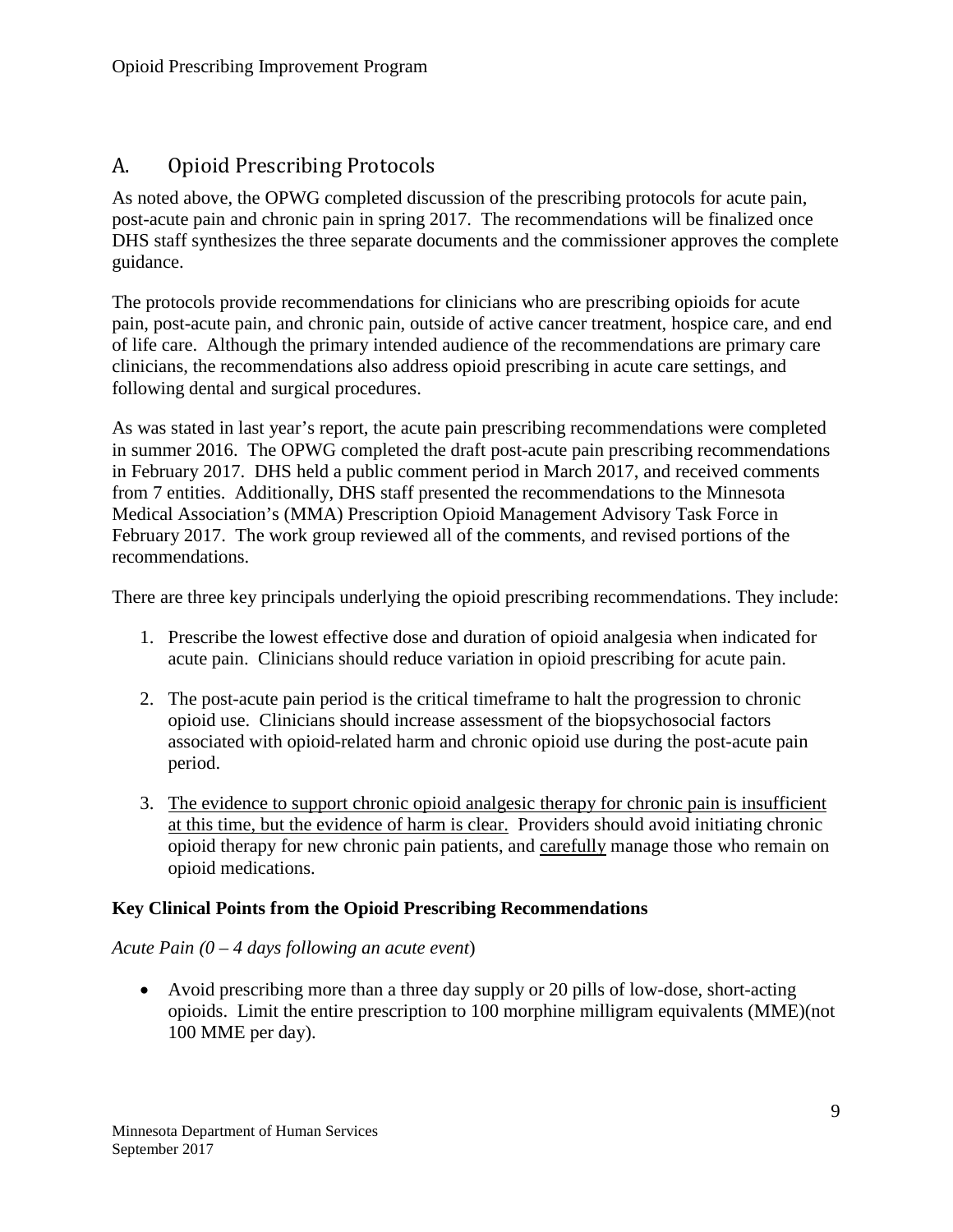- Prescribe no more opioids than will be needed for initial tissue recovery following more extensive surgical procedures and traumatic injury. Limit the initial acute prescription to no more than 7 days or up to 200 MME, unless circumstances clearly warrant additional opioid therapy, such as extensive knee surgery or a crush injury. Limit the entire prescription to 200 MME (not 200 MME per day).
- Check the Prescription Monitoring Program (PMP) to review the patient's prescribing history whenever prescribing an opioid for acute pain.

## *Post-Acute Pain Prescribing Interval (5 – 45 days following an acute event)*

- Assess and document risk factors for opioid-related harm and chronic use during the post-acute pain phase, including depression, anxiety, substance abuse, fear avoidance, and pain catastrophizing.<sup>[4](#page-9-0)</sup> Refer to the Acute and Post-Acute Pain Prescribing and Assessment Guide for the recommended risk assessment screenings prior to prescribing additional opioids (See Appendix B).
- Prescribe opioids in multiples of 7 days, with no more than 200 MME per 7 day period, and no more dispensed than the number of doses needed. (Clinicians should adjust duration as needed so that the prescription does not run out on a weekend or holiday.) Prescribing should be consistent with expected tissue healing. Plan for expected tapering early in this treatment period.
- Develop a referral network for mental health, substance use disorder, pain education, and pain medicine.

#### *Chronic Pain Prescribing Interval (46+ days following an acute event)*

The OPWG strongly recommends against initiating or using chronic opioid therapy for chronic pain. The evidence supporting the efficacy of chronic opioid therapy for chronic pain is insufficient, and the evidence for harm is clear. Yet, the OPWG also acknowledges that given the current chronic pain management environment and the concern that individuals may turn to illicit forms of opioids if chronic opioid therapy is improperly reduced or ceased, it is prudent to provide opioid prescribing recommendations that stress patient safety and harm reduction.

• Prescribe opioids at the lowest dose, with a recommendation of no more than 50 MME/day. Clinicians who decide to increase daily dosage above 50 MME/day should avoid exceeding 90 MME/day. Clinicians who decide to increase daily dose to 90 MME/day must carefully document that the risks and benefits associated with the dose increase were weighed, and the benefits warrant the risk.

<span id="page-9-0"></span> <sup>4</sup> Pain catastrophizing is an exaggerated negative mental set brought to bear during actual or anticipated painful experiences. There are three dimensions of catastrophizing: rumination; magnification; and helplessness. See Sullivan MJ. The Pain Catastrophizing Scale; User Manual. 2009. Available at[: http://sullivan](http://sullivan-painresearch.mcgill.ca/pdf/pcs/PCSManual_English.pdf)[painresearch.mcgill.ca/pdf/pcs/PCSManual\\_English.pdf](http://sullivan-painresearch.mcgill.ca/pdf/pcs/PCSManual_English.pdf)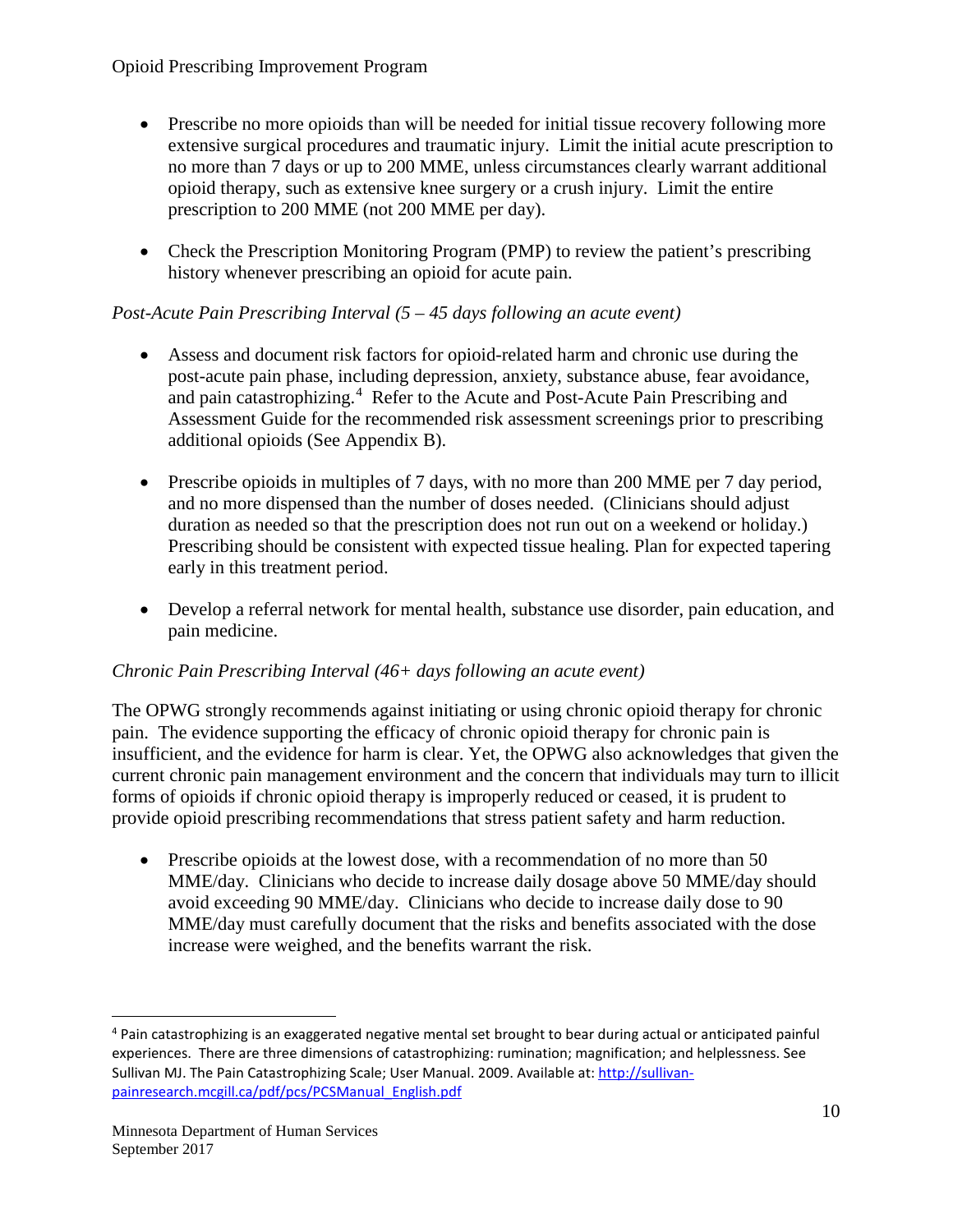- Limit the duration of the prescription to one month, and prescribe in multiples of 7 days so that the supply does not end on a weekend or holiday. Face to face visits with the prescribing provider should occur at least every 3 months.
- Address tapering and discontinuing opioid therapy in advance of initiating therapy and with every dose increase. Discuss with the patient tapering to a reduced dose or to discontinuation at least every 3 months (at each face to face visit).
- Implement risk mitigation strategies when initiating chronic opioid analgesic therapy (COAT), and continue through the duration of therapy. Strategies and frequency should be commensurate with risk factors and include: 1) Ongoing urine drug screening; 2) Pill count call backs; 3) Query the PMP; 4) Monitoring for overdose potential and for the presence of Opioid Use Disorder; 4) Making naloxone available to patients at risk for adverse outcomes; and 6) Offer or arrange evidence-based treatment for patients with OUD.

# <span id="page-10-0"></span>B. Opioid Sentinel Measure Development

The OPWG recommended specific measurement domains to DHS for the opioid sentinel measures. These measures will be reported to prescribing providers via a peer review protected process, and will not contain client-identifiable data. Data will be confidentially shared with prescribers, and will remain confidential until the time a provider is disenrolled from the program. The OPWG is currently refining the opioid sentinel measures. Reports to the legislature in future years will contain complete baseline and progress data gathered with the final, recommended measures. A description of the measurement domains is provided below.

- The acute pain prescribing measure(s) will be based on the **frequency** and **amount** of opioids prescribed. The work group is currently discussing a measure of the frequency with which a provider exceeds the dose and duration recommendation in the OPWG acute pain prescribing protocol (100 MME or 200 MME for the initial opioid prescription).
- The post-acute pain prescribing measure will be based on a patient's **cumulative morphine exposure** during the post-acute pain period. Current evidence published by the CDC suggests specific benchmarks of opioid exposure that significantly increase the likelihood of progression to chronic opioid use. The OPWG and DHS propose to use a benchmark of 700 MME, which is consistent with the evidence.
- The chronic pain prescribing measures (3) will likely adhere closely to other chronic use measures in existence. The work group identified the following prescribing domains for measurement:
	- o **Daily morphine equivalence dosage** (50 MME/day and 90 MME/day);
	- o **Concurrent use of opioids and benzodiazepines**, or other opioid-combinations that significantly increase risk of opioid-related harm; and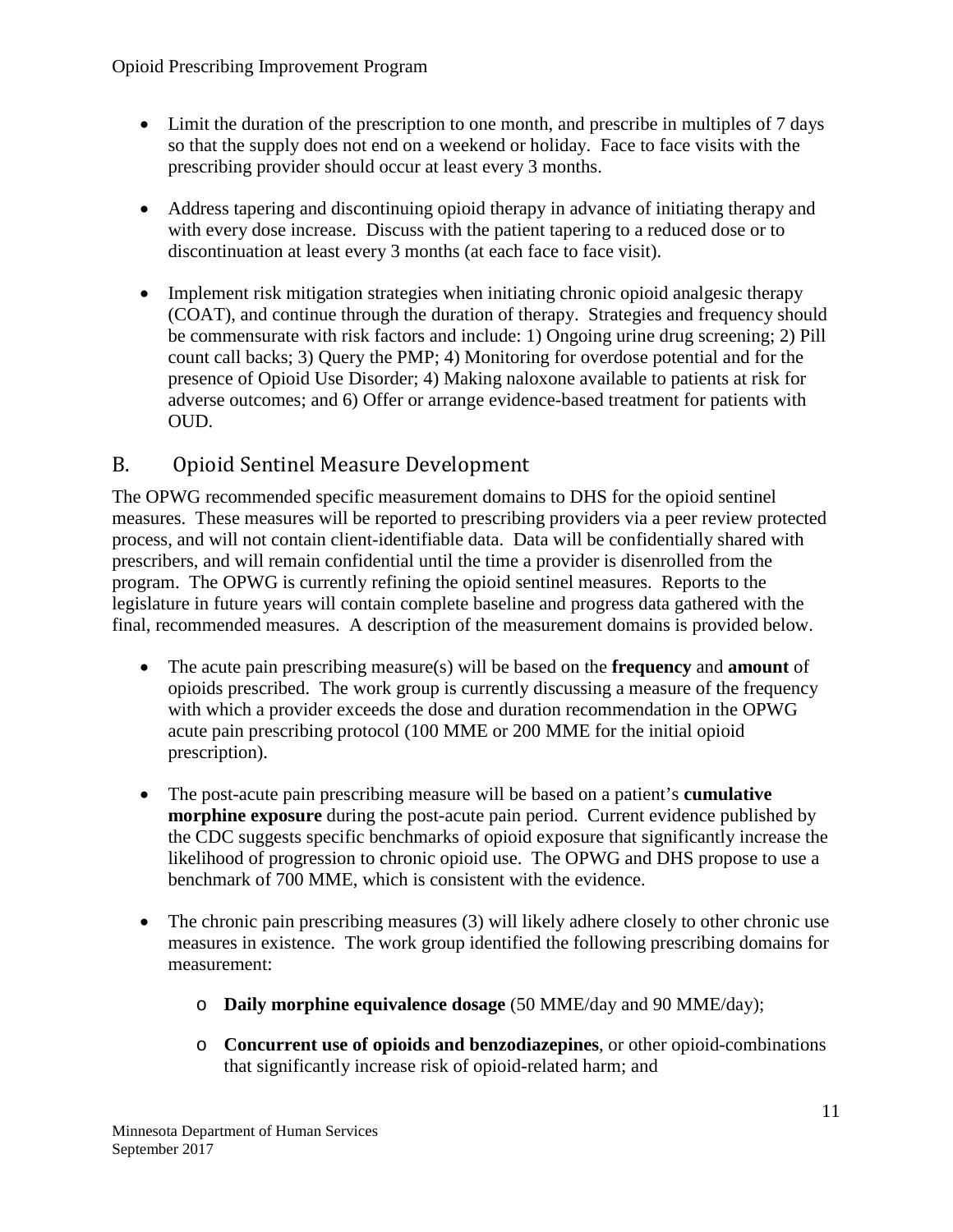o **Patient adherence to chronic opioid prescriber**. This is measured by the number of prescribers from which a patient obtains an opioid prescription. Patients on COAT should receive prescriptions from a limited number of prescribers.

## *Data Analysis Findings*

DHS staff are currently analyzing prescribing data for MHCP-enrolled providers in order to support the opioid sentinel measure development. Preliminary data and staff analysis of the potential utility and pitfalls of the measures proposed by the OPWG are shared with the work group members as it works to refine its recommendations about measurement. The major findings from the data analysis conducted to date include:

- Overall opioid prescribing: In 2016, there were 691,516 opioid prescriptions written for MHCP enrollees (excluding patients with cancer and who receive hospice services)
- 146,984 or approximately 21% of those prescriptions were written for someone who was previously opioid naïve. Opioid naïve is defined as no opioid prescription claims within the past 90 days.
	- o Of these individuals, an additional 66,547 prescriptions or approximately 10% of the total were written for acute and post-acute pain (up to 45 days following an acute event)
- 477,986 opioid prescriptions are written for individuals on chronic opioid therapy
- It is documented that the same counties with the highest overall rates of prescribing also are those with the highest rates of opioid use disorder. These communities are those in and around the tribal reservation.
- We have also found that the rate of new chronic use of prescribed opioids is over twice as high for those of American Indian heritage as for those of the rest of the population. Historical trauma, ongoing high poverty and associated social risks, and genetic factors converge to create the dynamics for this result.
- There is significant variation in opioid prescribing behaviors across provider specialty types, and within specialty types. See below.

## *Variation in Prescribing Behavior*

The work group is examining the variation in prescribing within provider groups by specialty. By ranking prescribers who wrote for opioids by the total amount of opioid they prescribed and then separating each specialty into quartiles, a wide variation in prescribing is noted. For initial opioid prescriptions written to previously opioid naïve enrollees, the prescribing rates between the lowest and highest quartile of prescribers varied by factors of 4 to 24 depending on specialty. For example, family practice providers in the top quartile prescribe approximately 10 times as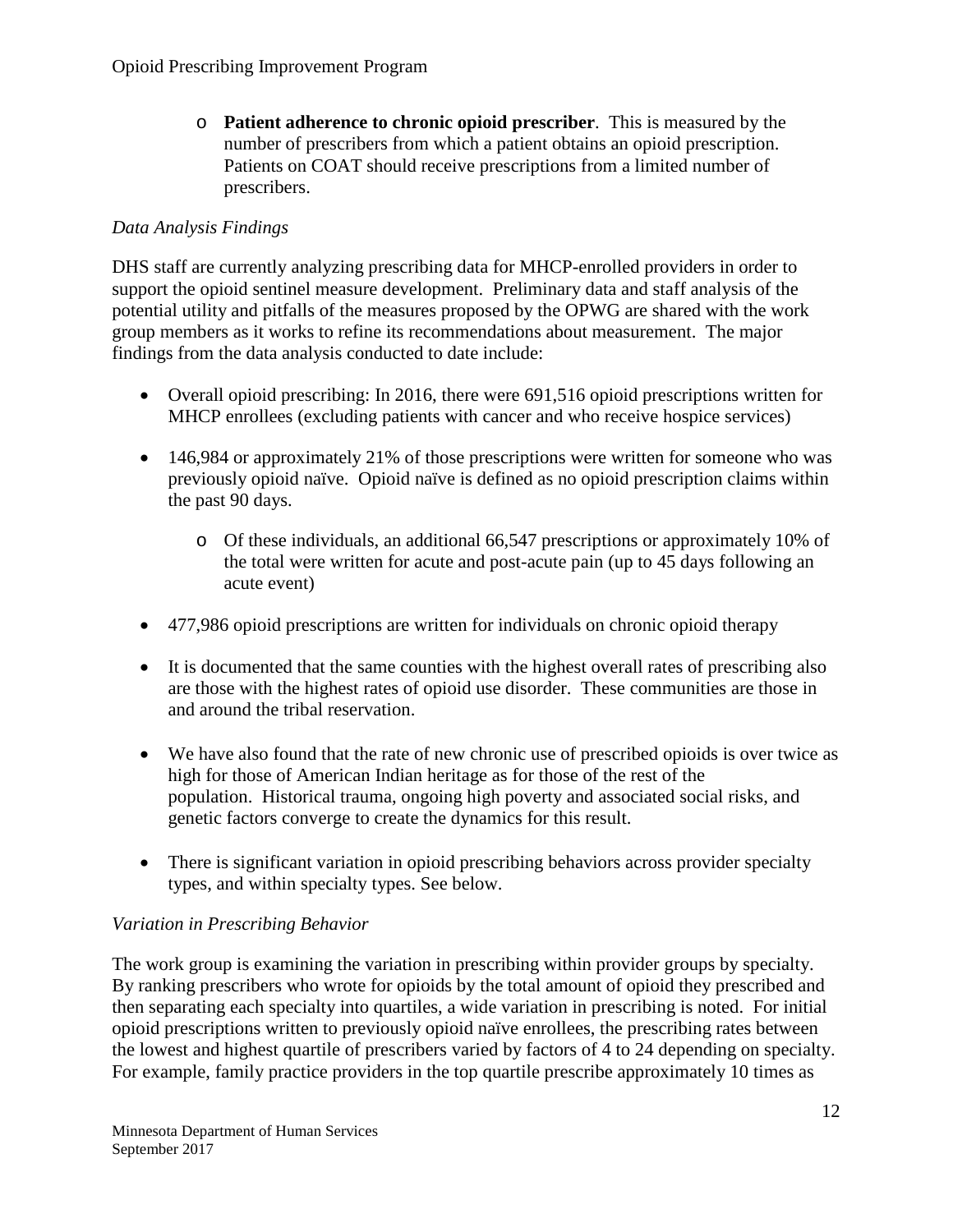#### Opioid Prescribing Improvement Program

much as the lowest quartile and 6 times as much as the median of the specialty. General surgeons in the top quartile prescribe approximately 15 times as much as the lowest quartile, and 3 times as much as the median of the specialty. The same amount of variation maintained and increased slightly across all specialty groups when the prescribing period was lengthened to 45 days, the post-acute period.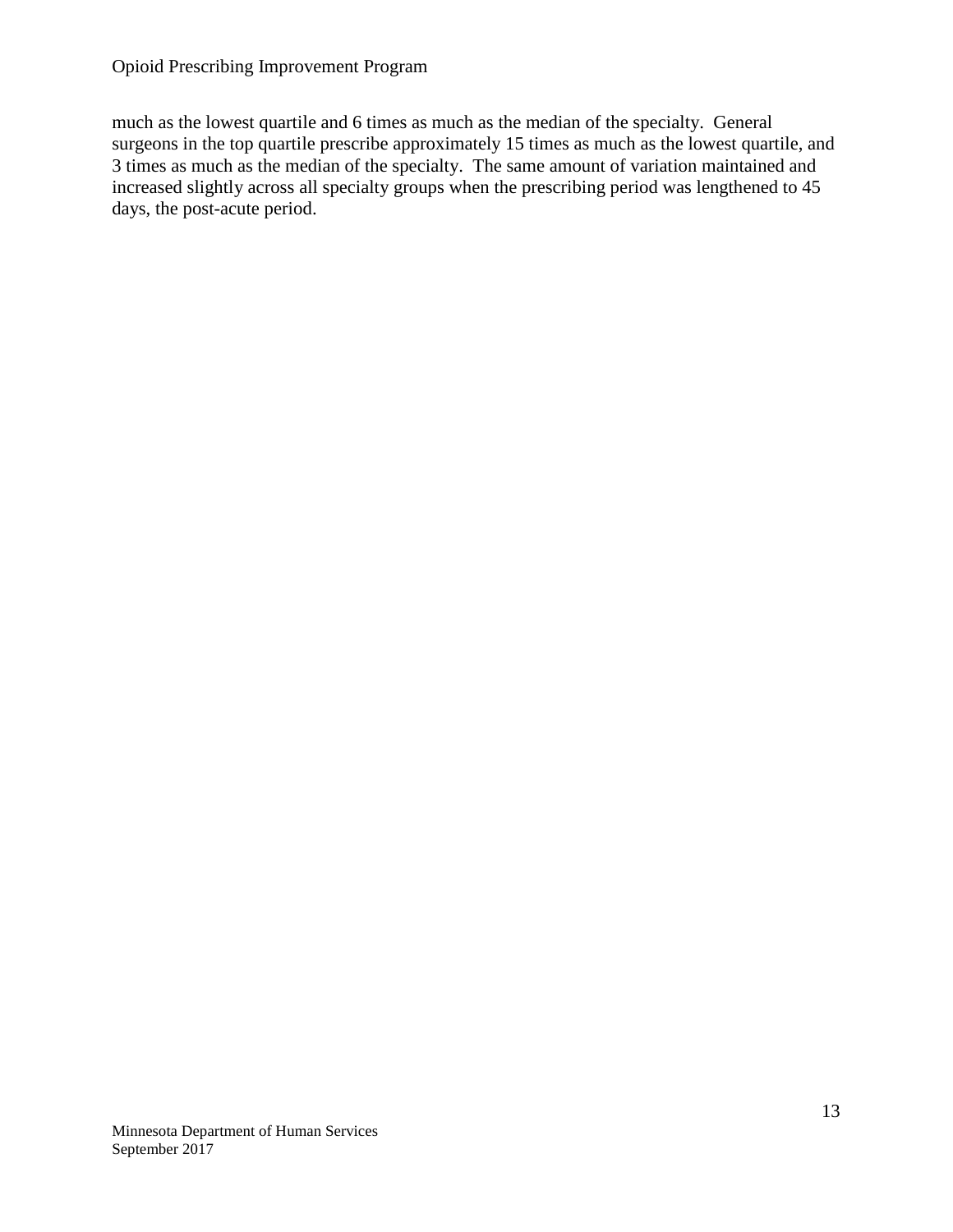## <span id="page-13-0"></span>**V. Minnesota Health Care Program Quality Improvement Program**

Pursuant to the legislation, DHS will create an opioid prescribing quality improvement program for MHCP-enrolled providers. MHCP-enrolled providers whose opioid prescribing exceed the thresholds to be determined by the OPWG will be required to submit quality improvement plans. The OPWG is currently discussing threshold recommendations in conjunction with the sentinel measure discussions. At this time it is expected that in the first year of reporting, prescribers will be alerted if the meet or exceed a recommended threshold. Required participation in the quality improvement program will begin in the second year of reporting prescribing data.

DHS is currently weighing options for the reporting mechanism. It is preferred to use an existing platform to support the reporting process, but the platform identified must be able to deliver the information to MHCP-enrolled providers under peer protected review. DHS will analyze the options, and begin development of the reporting mechanism by the end of fall 2017.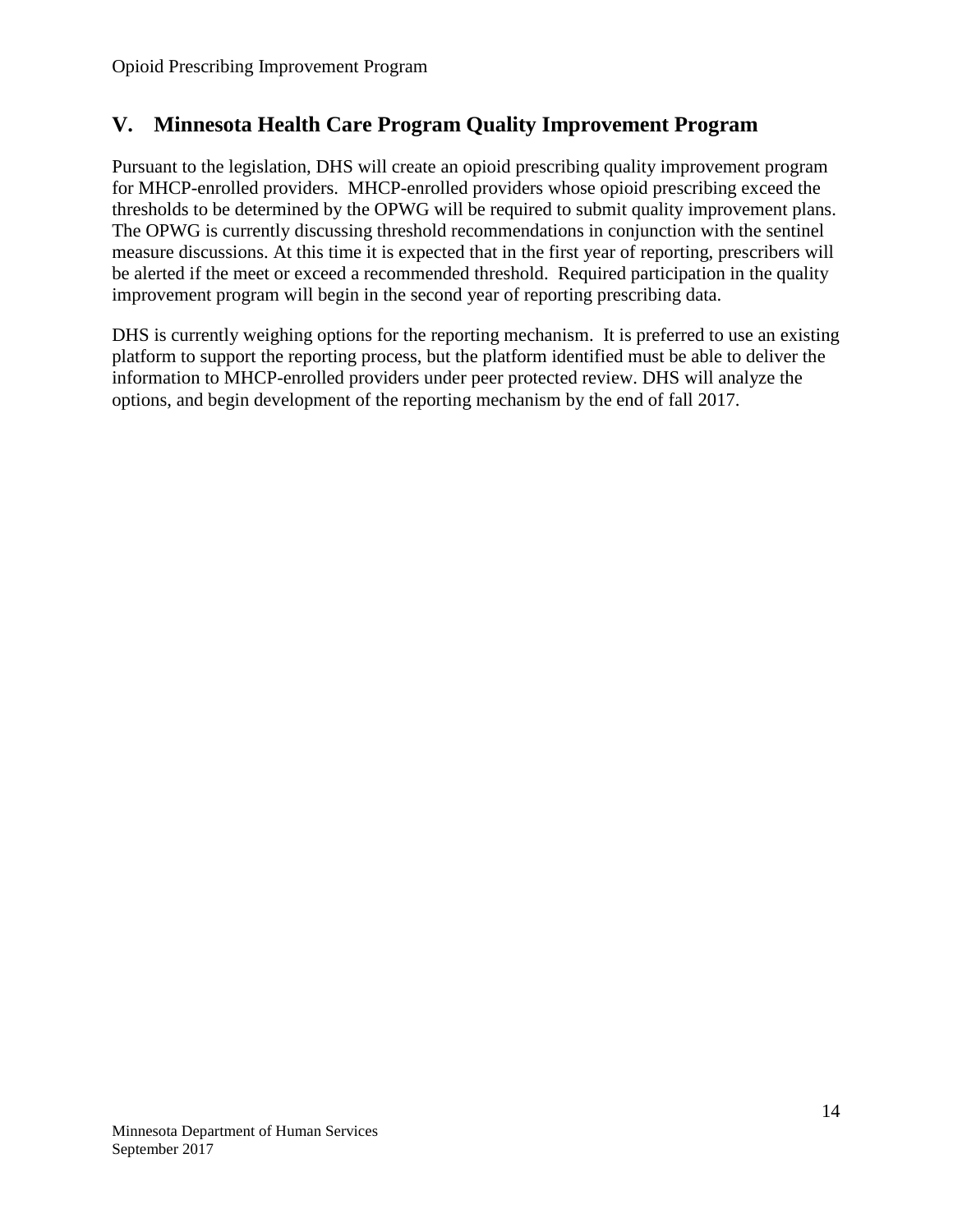# <span id="page-14-0"></span>**VI. Prescriber Education Campaign**

DHS has contracted with Weber Shandwick—a national communications firm with significant experience working with the Minnesota medical community—to develop educational resources for prescribers. Weber Shandwick will spend the next four months conducting research and focus groups with Minnesota health providers to inform a strategic marketing campaign. A portion of the Weber Shandwick work is funded through the DHS Alcohol and Drug Abuse Division's State Targeted Response to the Opioid Crisis grant. Collaboration between DHS staff leads on the opioid prescribing campaign and the statewide opioid misuse and overdose prevention campaign provides consistency between messages. The target timeframe for the opioid prescriber campaign launch is December 2017/January 2018.

The Opioid Prescribing Improvement Program will begin focused communication about the prescribing recommendations and measurement work beginning in fall 2017. Members of the work group will present at a half-day CME session hosted by the Minnesota Medical Association, the Steve Rummler Hope Network, and the University of Minnesota Medical School to discuss the OPIP and the Minnesota Opioid Prescribing Guidelines.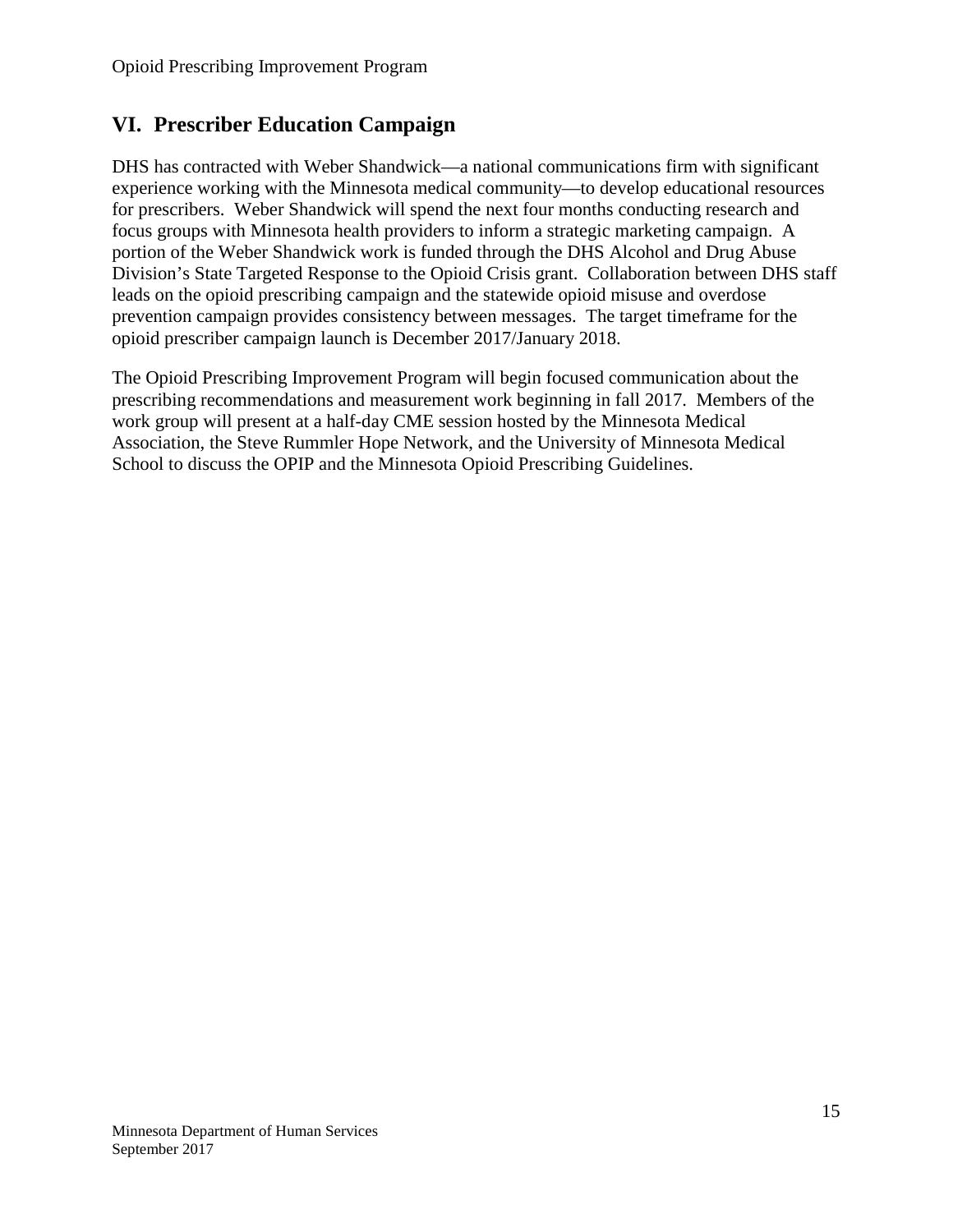## <span id="page-15-0"></span>**VII. State Agency Efforts to Address Opioid Dependency and Addiction**

Minnesota is facing the opioid crisis with multiple efforts and a high-level of coordination. Statewide efforts focus on moving as far upstream as possible, with the goal of decreasing excessive opioid prescribing, providing medications in our communities to treat overdoses, and improving access to treatment for those who have become addicted. Efforts over the past year are extensive.

State agencies collaborate on this work through the Minnesota State Substance Abuse Strategy (SASS). The SASS was developed in 2012 under the leadership of DHS, and in partnership with the departments of Education, Health, Public Safety, Corrections, Labor and Industry, the state judicial branch, and Minnesota Board of Pharmacy. The State Opioid Oversight Project (SOOP) coordinates the comprehensive interagency efforts.

#### **State Opioid Oversight Project**

The State Opioid Oversight Project (SOOP) work group meets monthly and helps unify efforts from state agencies and prescribing boards to maximize their effectiveness. The SOOP mission is to develop a consensus-based plan to reduce the impact of opioid dependence among Minnesotans while appropriately managing pain; simultaneously move forward with more mature initiatives to reduce opioid dependence and its consequences. The SOOP will hold a strategic planning retreat in fall 2017. The emphasis of the strategic planning retreat will be: funding; framing the narrative around substance use disorder and addressing the opioid epidemic; and process and outcome measures for the eight SOOP focus areas.

The SOOP focuses on eight strategies that address multiple facets of the opioid crisis:

- Reducing Neonatal Abstinence Syndrome and improving maternal care through expanded treatment, services, and supports for pregnant women and substance-exposed infants;
- Improved access to medication-assisted treatment and recovery;
- Improve provider access to the Prescription Monitoring Program (PMP);
- Improved distribution of naloxone, the opioid overdose reversal agent;
- Primary prevention, focused on direct communications with prescribing providers when opioid prescriptions are first written and when prescriptions are continued;
- Improvement in opioid prescribing, through the OPIP; and
- Improved access to disposal for prescription opioids.
- Engagement with justice involved populations

#### **Specific DHS efforts to address opioid dependency and addiction include:**

Below are some highlights of the DHS aspects of the state strategy. This is not a comprehensive review of all efforts.

• The Alcohol and Drug Abuse Division (ADAD) in coordination with the Office of the Medical Director have received a \$10.4 million grant to advance new models including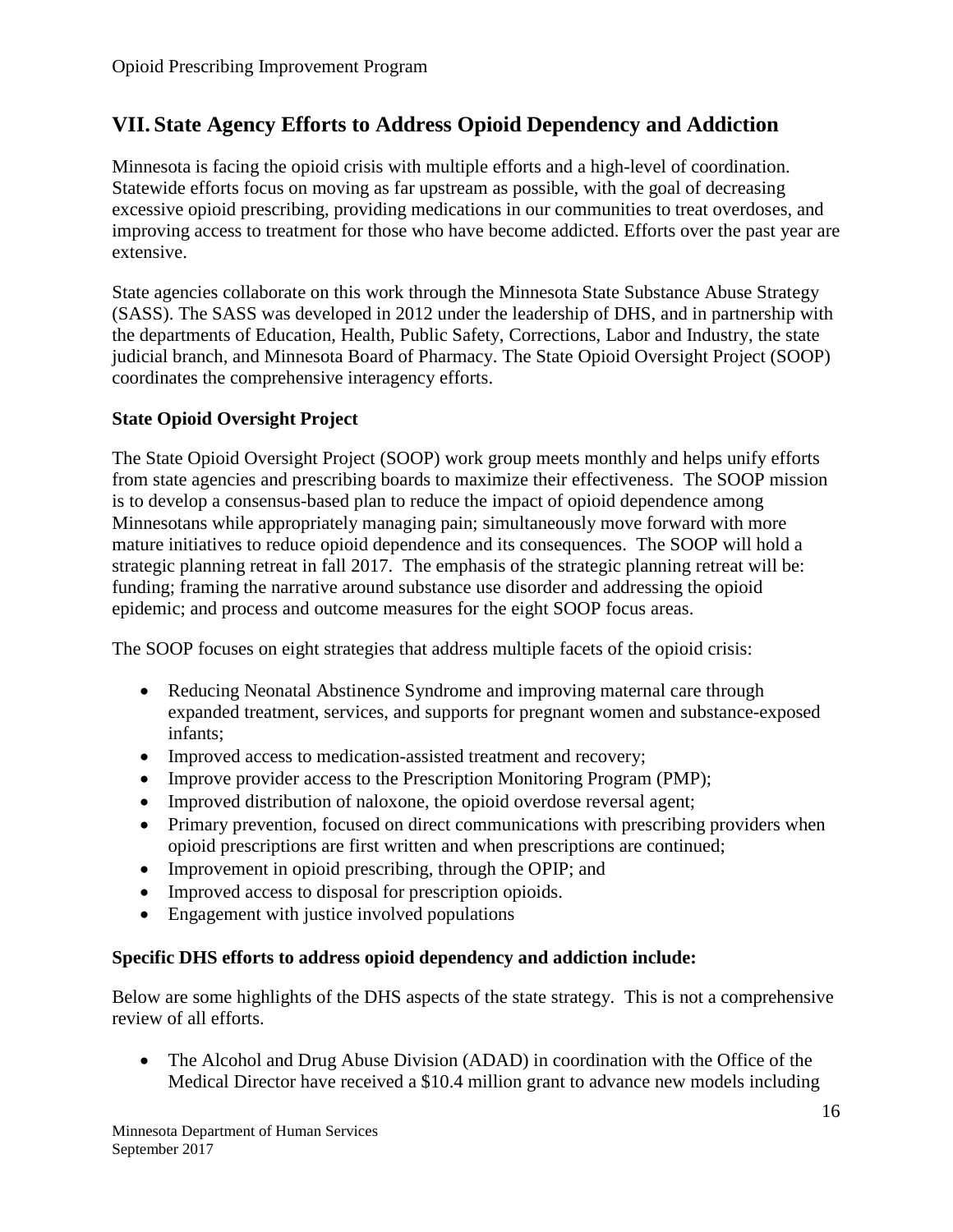expansion of prevention, improved office based treatment resources, and improved care of mothers with opioid use disorder.

- The Alcohol and Drug Abuse Division also received a 5-year grant to develop primary prevention resources in high-risk communities for opioid misuse and abuse. The grant focuses on individuals under the age of 17; raising community awareness and engaging schools, communities, parents, prescribers, and their patients.
- The Alcohol and Drug Abuse Division is implementing 2017 legislation to improve the continuum of substance use disorder treatment. This includes improvements in access to assessment, care coordination, and support for peer recovery specialists.
- The Health Care Administration's Integrated Care for High Risk Pregnant Women (ICHRP) grant program targets pregnant Medical Assistance enrollees residing in geographical areas identified as being above-average risk for prenatal opioid exposure.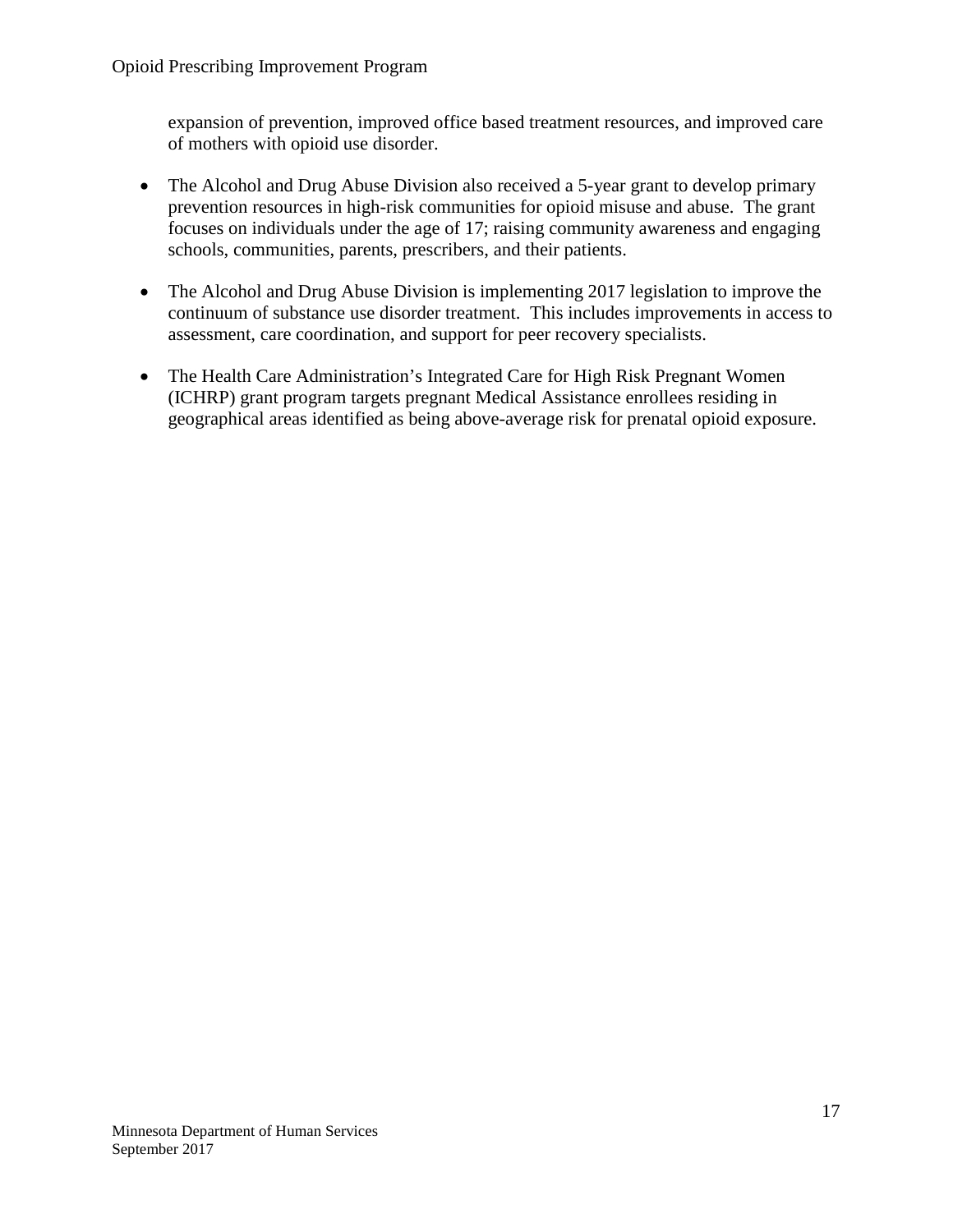# <span id="page-17-0"></span>**VIII. Appendix A. Opioid Prescribing Work Group Members**

Work group members (and their statutorily set membership categories) are:

- Chris Johnson, MD (Chair), Allina Health (Health Services Advisory Council member)
- Julie L. Cunningham, PharmD, BCPP, Mayo Clinic Health System (nonphysician health care professional who treats pain)
- Senator Chris Eaton, RN, Minnesota State Senate (consumer representative)
- Tiffany Elton, PharmD, NCPS, Fond du Lac Human Services Pharmacy (pharmacist)
- Dana Farley, MS, Minnesota Department of Health (nonvoting)
- Rebekah Forrest, RN, CNP, Native American Community Clinic (nurse practitioner)
- Ifeyinwa Nneka Igwe, MD, Essentia Health (physician)
- Bradley Johnson, MD, South Country Health Alliance (health plan medical director)
- Ernest Lampe, MD, Minnesota Department of Labor and Industry (DLI medical consultant; nonvoting)
- Matthew Lewis, MD (not practicing), Winona (consumer representative)
- Pete Marshall, PharmD, HealthPartners (health plan pharmacy director)
- Murray McAllister, PsyD, LP, Courage Kenny Rehabilitation Institute (nonphysician health care professional who treats pain)
- Richard Nadeau, DDS, MPH, University of Minnesota School of Dentistry (dentist)
- Mary Beth Reinke, PharmD, MSA, Department of Human Services (DHS pharmacy unit; nonvoting)
- Charles Reznikoff, MD, Hennepin County Medical Center (mental health professional)
- Jeffrey Schiff, MD, MBA, Minnesota Department of Human Services (MHCP medical director; nonvoting)
- Detective Charles Strack, Little Falls Police Department (law enforcement)
- Lindsey Thomas, MD, Hennepin County Medical Examiner's Office (medical examiner)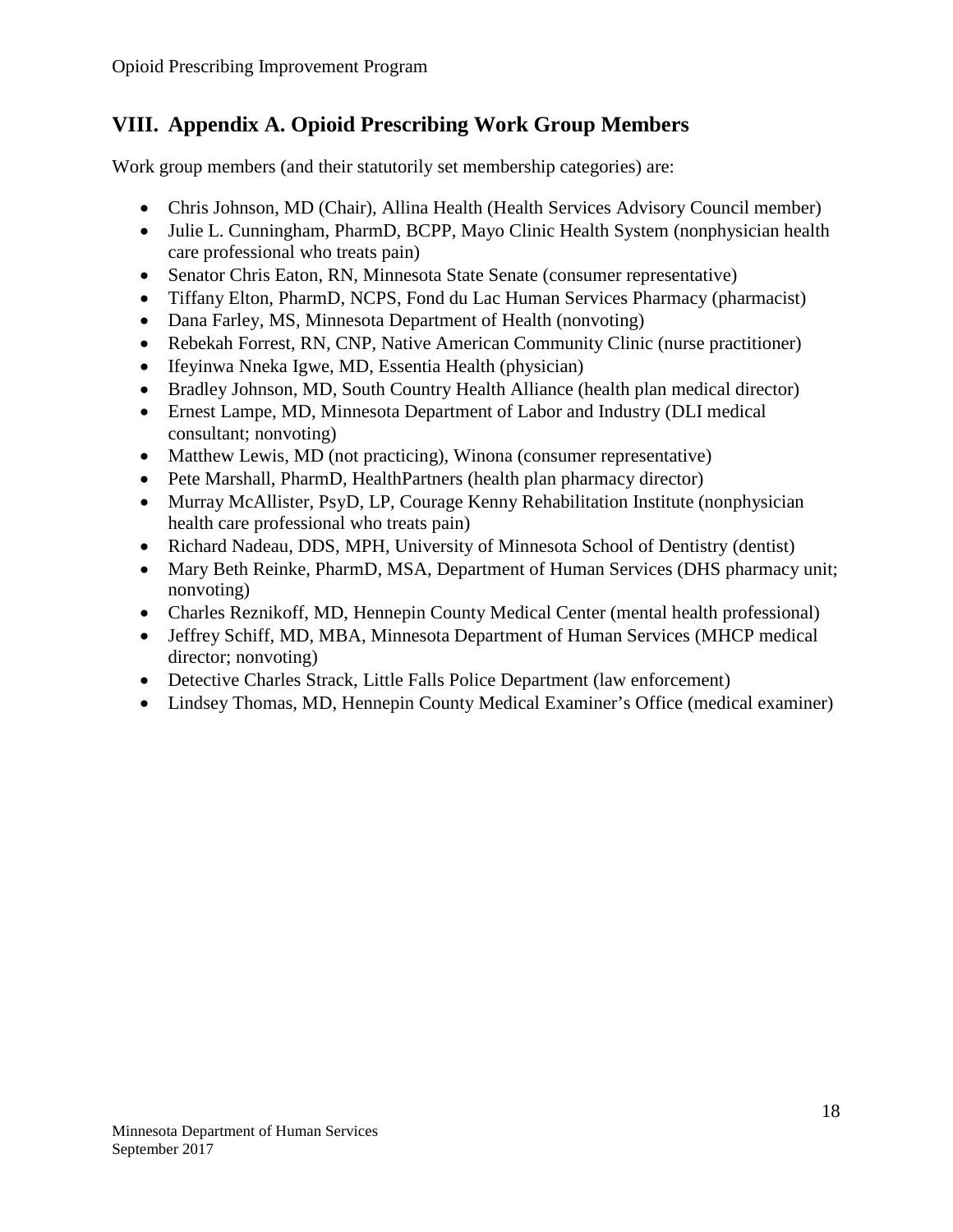# **IX. Appendix B. OPIP Acute and Post-Acute Pain Prescribing and Assessment Guide**

The purpose of this chart is to guide clinicians on the responsible prescribing of opioids through the acute and post-acute pain period. Complete the recommended assessments based on the pain phase prior to prescribing opioids. Total Morphine Milligram Equivalence (MME) Exposure is the cumulative morphine milligram equivalents for all outpatient opioid prescriptions written in the acute pain and postacute pain prescribing interval. Avoid prescribing in excess of 700 MME (cumulative), in order to reduce the risk of chronic opioid use and other opioid-related harms. Guidance about how to use this chart is available on page two.

<span id="page-18-0"></span>

| #              | Pain<br><b>Phase/Days</b><br><b>Past Acute</b><br>Event | <b>Total</b><br><b>MME</b><br><b>Exposure</b> | <b>Nociceptive</b><br>Pain | <b>Tissue</b><br><b>Healing</b><br><b>Sufficient</b> | <b>Perceived</b><br>pain &<br>function<br>match<br>expected<br>progress | <b>Mental</b><br>health <sup>a</sup> | <b>Chemical</b><br>dependency <sup>b</sup> | <b>Chronicity</b><br>risk<br>assessment <sup>c</sup> | <b>Reassess</b><br>etiology<br>of pain | Non-opioid<br>pain<br>management | <b>Taper</b> |
|----------------|---------------------------------------------------------|-----------------------------------------------|----------------------------|------------------------------------------------------|-------------------------------------------------------------------------|--------------------------------------|--------------------------------------------|------------------------------------------------------|----------------------------------------|----------------------------------|--------------|
| $\mathbf{1}$   | Acute<br>$(0-4 \text{ days})$                           | $0$ to $100$<br>MME                           | Expected                   | No                                                   | Yes                                                                     | N <sub>o</sub>                       | No                                         | <b>No</b>                                            | No                                     | Yes                              | No           |
| $\overline{2}$ | Major acute<br>$(5-14 \text{ days})$                    | 101 to<br>400 MME                             | Expected                   | <b>No</b>                                            | Yes                                                                     | <b>No</b>                            | <b>No</b>                                  | <b>No</b>                                            | <b>No</b>                              | Yes                              | <b>No</b>    |
| $\mathbf{3}$   | Post-Acute<br>$(5-14 \text{ days})$                     | 101 to<br>400 MME                             | Not expected               | Yes                                                  | No                                                                      | Yes                                  | Yes                                        | No                                                   | Yes                                    | Yes                              | Yes*         |
| $\overline{4}$ | Post-Acute<br>(After 14<br>days)                        | 401 to<br>600 MME                             | Expected                   | <b>No</b>                                            | Yes                                                                     | Yes                                  | <b>No</b>                                  | <b>No</b>                                            | <b>No</b>                              | Yes                              | <b>No</b>    |
| 5              | Post-Acute<br>(After 14<br>days)                        | 401 to<br>600 MME                             | Not expected               | Yes                                                  | <b>No</b>                                                               | Yes                                  | Yes                                        | Yes                                                  | Yes                                    | Yes                              | Yes*         |
| 6              | Post-Acute<br>(After 21<br>days)                        | $601+$<br><b>MME</b>                          | Expected                   | No                                                   | Yes                                                                     | Yes                                  | Yes                                        | Yes                                                  | No                                     | Yes                              | Yes          |
| $\overline{7}$ | Post-Acute<br>(After 21<br>days)                        | $601+$<br><b>MME</b>                          | Not expected               | Yes                                                  | <b>No</b>                                                               | Yes                                  | Yes                                        | Yes <sup>d</sup>                                     | Yes                                    | Yes                              | Yes          |

<sup>a</sup> Validated tools for depression and anxiety include the PHQ-2, PHQ-9 or the GAD-7.<br><sup>b</sup> Brief, validated screening tools or chemical dependency include the Quick Screen.

<sup>c</sup> Screening tools for fear avoidance behaviors and pain catastrophizing include the Keele's STarT Back, TSK-11, FABQ, and the Pain Catastrophizing Scale (PCS).

<sup>d</sup> Consider other risk factors for chronic pain and chronic opioid use such as Post-Traumatic Stress Disorder (PTSD), adverse childhood events, and sexual abuse.

\* Determine the need for a taper and the taper rate based on the patient's withdrawal symptomology, and dose and/or duration considerations